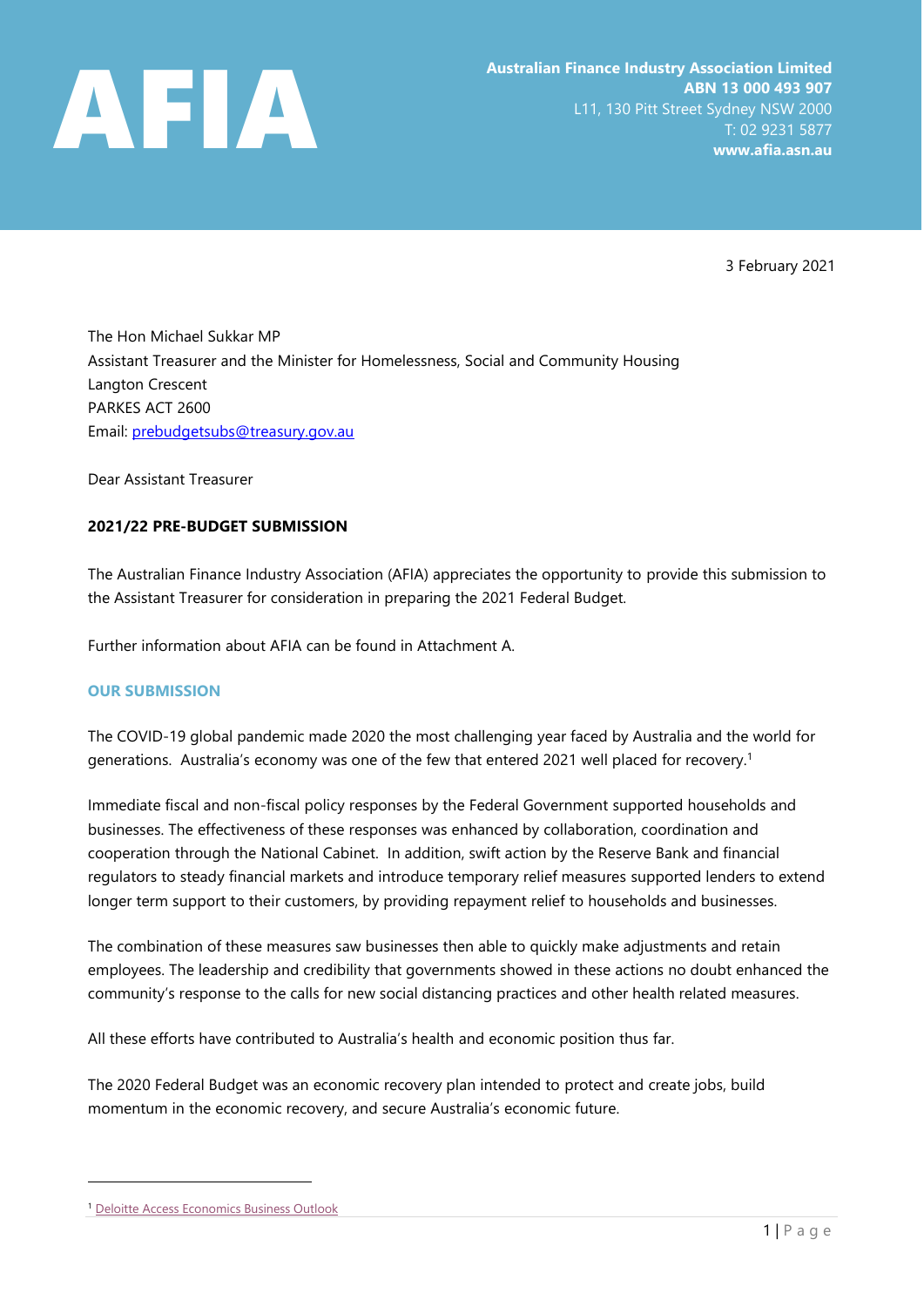It is pleasing that many of AFIA's recommendations and proposals were reflected in the Government's economic support measures and budget announcements.<sup>2</sup>

AFIA's submission for the 2021 Federal Budget focuses on initiatives that further boost and embed economic recovery as well as increase employment and productivity with the goal of setting Australia up for long-term and sustainable growth above trend.

We believe fiscal and non-fiscal policy should focus on:

#### **RECOMMENDATION 1: PROMOTING ACCESS TO AND CHOICE IN CONSUMER AND BUSINESS FINANCE**

Access to and choice in finance is important for continued growth of our economy and the creation of financial wellbeing within our community. A key pillar of the Federal Government's economic response to the impact of the global pandemic was initiatives to support the economy.<sup>3</sup> Many of these initiatives have been very successful. We believe there are additional initiatives that would enhance the flow of credit.

AFIA makes the following recommendations:

- 1. Implement proportionate and scalable regulation to simplify access to credit for consumers and businesses by:
	- Legislating the proposed consumer credit reforms which will make lending more efficient.<sup>4</sup>
	- Reviewing the recently legislated insolvency laws in 9-12 months to ensure this regime is fit-forpurpose.
	- Reviewing the commencement dates and transition timelines for the *Financial Sector Reform (Hayne Royal Commission Response) Bill 2020* and *Treasury Laws Amendment (Design and Distribution Obligations and Product Intervention Powers) Act 2019* to ensure the implementation of the recommendations do not make it harder for businesses to fast-track economic recovery.
	- Making the temporary relief measures within financial services laws permanent, e.g. electronic signatures, remote witnessing and digital disclosures.
- 2. Develop alternative funding sources for lenders to more easily access competitively priced funding by:
	- Developing deeper and more liquid debt capital markets.
	- Creating a financial services and technology hub that is world leading and leverages Australia's position as a global pioneer in innovative finance.
	- Promoting equity markets as an alternative capital source.
- 3. Provide further targeted tax incentives to support investment and help small businesses access finance to grow by:
	- Broadening the Instant Asset Write-Off Scheme to include:
		- o Lease-to-buy assets and assets subject to chattel mortgages.
		- o A complementary GST refund element for non-GST registered businesses.
	- Introducing temporary measures to write-off tax debt for sectors most impacted by COVID-19.
	- Simplifying and promoting the Early State Innovation Company (ESIC) tax incentive.
	- Reviewing the performance of and simplifying access to the R&D Tax Incentive.

<sup>2</sup> [https://afia.asn.au/post/2020-21-Pre-Budget-Submission.](https://afia.asn.au/post/2020-21-Pre-Budget-Submission) January 2021

<sup>&</sup>lt;sup>3</sup> Coronavirus SME Guarantee Scheme, the Reserve Bank Term Funding Facility and the Structured Finance Securitisation Fund initiatives.

<sup>4</sup> [Consumer Credit Reforms](https://treasury.gov.au/consultation/c2020-124502) – Treasury consultation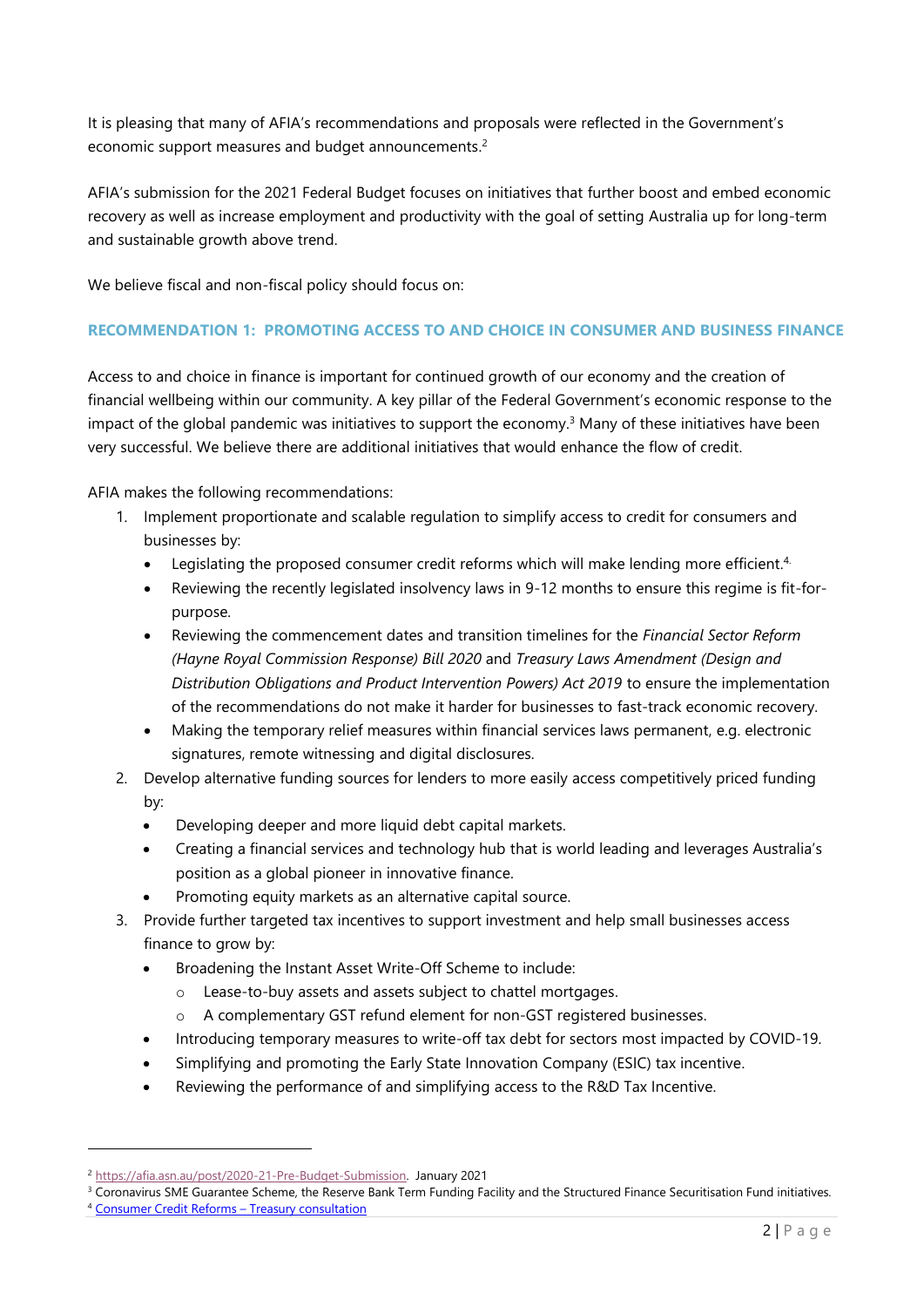Removing fringe benefit tax for all non-cash benefits provided by employers, e.g. childcare, carparking and entertainment.

Further details of these initiatives are set out in Attachment B.

# **RECOMMENDATION 2: DRIVING COMPETITION AND INNOVATION IN THE FINANCE INDUSTRY THROUGH SUPPORTING ACCESS TO CAPITAL FOR SMALLER LENDERS**

Competition and innovation are important to economic growth. Competition in the finance industry creates incentives for providers to offer improved or higher-value financial products, services, and technologies at the best price and in the most convenient ways.

Understandably, during acute economic crises, the focus of governments, central banks and financial regulators is on maintaining financial stability and normalising financial markets. However, we note that the Productivity Commission recently expressed concern that the understandable emphasis on financial stability in the Global Financial Crisis (GFC) resulted in a decreased focus on competition to the detriment of the Australian community.<sup>5</sup>

While COVID-19 recovery efforts must maintain financial stability, there are initiatives, such as ensuring access to capital for smaller lenders, that can be simultaneously directed to support competition and innovation in the financial services industry. This will in turn provide better and cheaper financial products and services to customers.

AFIA makes the following recommendations:

- 1. Provide efficient and affordable access to capital to facilitate lending by:
	- Creating a permanent role for the Australian Office of Financial Management (AOFM) beyond being the Government's sovereign debt manager to retaining securitisation skills between crises.
	- Using the Australian Business Growth Fund not just as a source of equity capital for small businesses.
	- Introducing a Phase 3 of the Coronavirus SME Guarantee Scheme, which combines Phases 1 and 2 and removes various constraints, such as the imposition of a price cap.
- 2. Ensure that regulation is fit-for-purpose and not a barrier to competition by continuing to support self-regulation through industry codes.

Further details of these initiatives are set out in Attachment C.

# **RECOMMENDATION 3: SUPPORTING ECONOMIC AND SOCIAL PARTICIPATION ACROSS OUR COMMUNITIES**

Policies to drive economic growth often focus on measures that are financial and quantifiable. As such, there is a focus on aspects of markets and regulation, investment and employment, tax and incentives, and reducing the 'red tape' burden on business. These are all important enablers of growth along with social and financial wellbeing as they drive overall economic welfare. <sup>6</sup> We believe initiatives to bring urban and nonurban communities closer together will enhance our economic recovery and build resilience throughout our communities.

<sup>5</sup> [Enhancing competition in Australia](https://www.pc.gov.au/news-media/pc-news/pc-news-june-2018/financial-system)'s financial system. June 2018

<sup>6</sup> [Deloitte Access Economic Report: The Economic Benefits of Improving Social Inclusion.](https://www2.deloitte.com/content/dam/Deloitte/my/Documents/risk/my-risk-sdg10-economic-benefits-of-improving-social-inclusion.pdf) August 2019.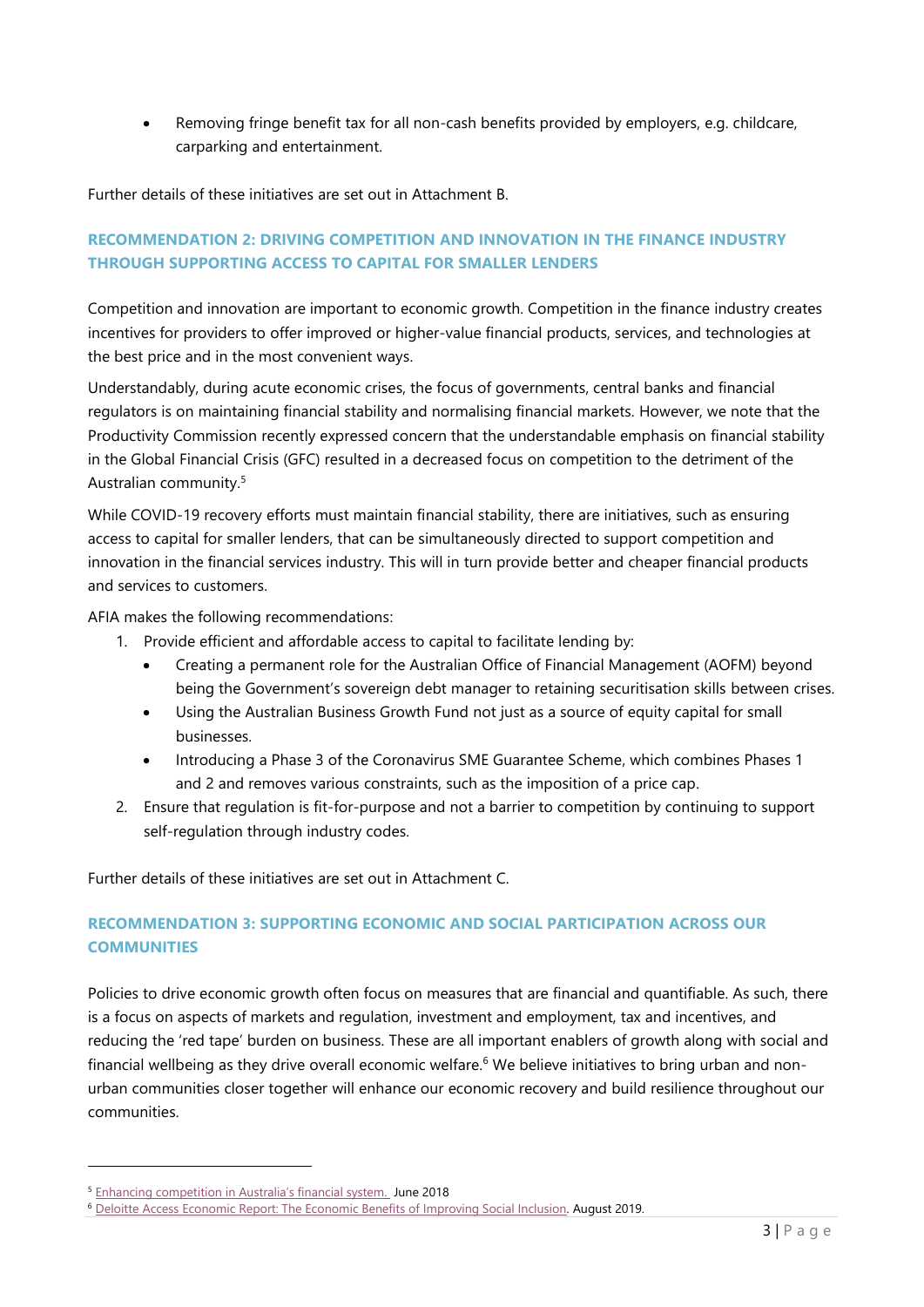AFIA makes the following recommendations:

- 1. Modernise the Australian workforce through improved training and literacy, including financial and digital literacy.
- 2. Support social inclusion through the expansion of social housing initiatives.
- 3. Position our economy for eventual re-globalisation and support population growth through skilled and unskilled visa programs and a return of international students as soon as feasible.
- 4. Accelerate the adoption of emerging trends, including the digitisation of our economy, particularly in financial services and develop further Australia's telecommunications and digital infrastructure to support productivity across urban and non-urban areas.
- 5. Provide targeted support to industries that continue to be affected by measures to contain the spread of COVID-19.

Further detail of these initiatives is set out in Attachment D.

## **RECOMMENDATION 4: INCREASE RESILIENCE IN OUR COMMUNITIES**

As COVID-19 infection rates decline and the vaccination program commences, it will be imperative that we capitalise on the momentum in the re-generation of business activity and improve our operational resilience against future economic, social and environmental risks.

AFIA makes the following recommendations:

- Enhancing the scope and mandate of the Trusted Information Sharing Network (TISN)<sup>7</sup> and updating the Australian Government Critical Infrastructure Resilience Strategy. This should include exploring new forms of public-private partnerships on crisis preparedness through a national action plan in logistics, manufacturing and infrastructure renewal to ensure Australia continues to have reliable sources of energy, water, and communications infrastructure. $8$
- 2. Continuing to build on the 2020 Federal Budget initiatives to support growth in specific sectors in our economy - including mining and resources, agriculture, manufacturing, hospitality and tourism.
- 3. Supporting and developing sectors that are integral to a modern and energy efficient economy in particular mobility, including the rental, fleet, salary packaging and auto-finance sectors and support the transition to electric and hybrid vehicles and related manufacturing sectors.

Further details of our recommendations are set out in Attachment E.

#### **CLOSING REMARKS**

The Federal Budget is of critical importance to setting our economy up for recovery and growth.

Consistent with the World Economic Forum Global Risks Report published in January 2021,<sup>9</sup> the enabler to ensuring business and consumer confidence remains high and fuels this output is a national coordinated public health plan to ensure COVID-19 remains under control.

<sup>7</sup> [The Trusted Information](https://cicentre.gov.au/tisn) Sharing Network

<sup>&</sup>lt;sup>8</sup> [The Global Risks Report 2020](https://www.weforum.org/reports/the-global-risks-report-2020) (weforum.org)

<sup>&</sup>lt;sup>9</sup> [The Global Risks Report 2020](https://www.weforum.org/reports/the-global-risks-report-2020) (weforum.org)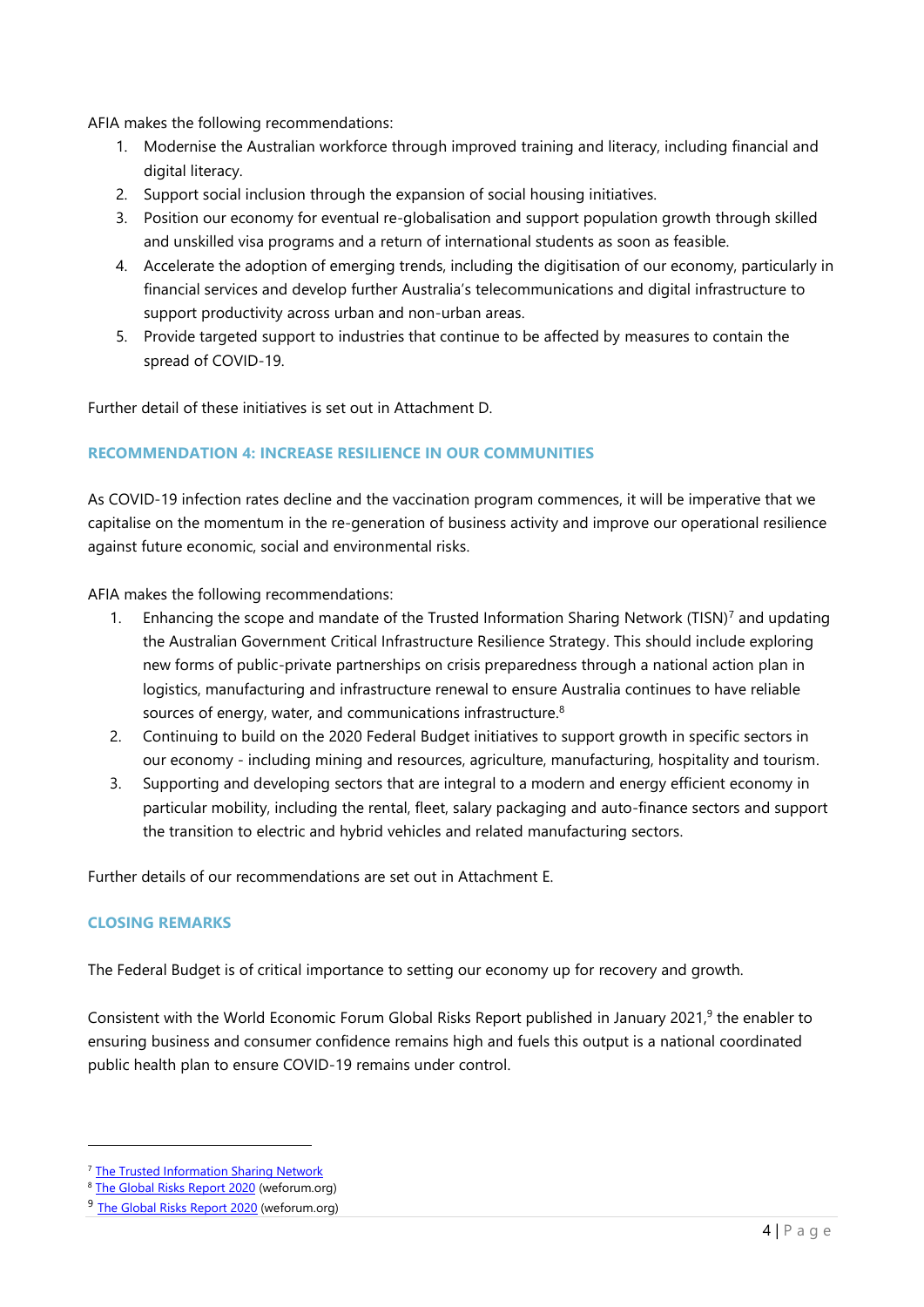While challenging, given Federal and state/territory jurisdictions, we have seen the social and economic impact of a lack of coordination.

AFIA members, many of whom are smaller lenders, have stepped in to help households and businesses through this challenging time, including helping those households and businesses that continue to be most impacted by necessary restrictions.

The National Cabinet will continue to play an important role in agreeing a revised plan to support Australia through the next phase of the global pandemic. A revised plan should contain a nationally consistent approach to the initiatives required to contain COVID-19, such as:

- 1. Terms of key definitional requirements, e.g. hotspots.
- 2. How and when state borders are opened and closed.
- 3. Nationwide contact tracing programs.
- 4. International contact tracing programs, border management and quarantine.

As we have seen, a lack of coordination, consistency and notice of change of arrangements has a significant impact on households and businesses. Greater coordination and consistency will minimise financial and social risks, help support consumer and business confidence, and maximise our ability to manage through the next phase of COVID-19.

Thank you again for the opportunity to contribute to this year's Federal Budget.

Should you wish to discuss our submission or require additional information about our recommendations, please contact me or Karl Turner, Executive Director, Policy & Risk Management at [karl@afia.asn.au](mailto:karl@afia.asn.au) or 02 9231 5877.

Yours sincerely

Dire Tan

Diane Tate **Chief Executive Officer**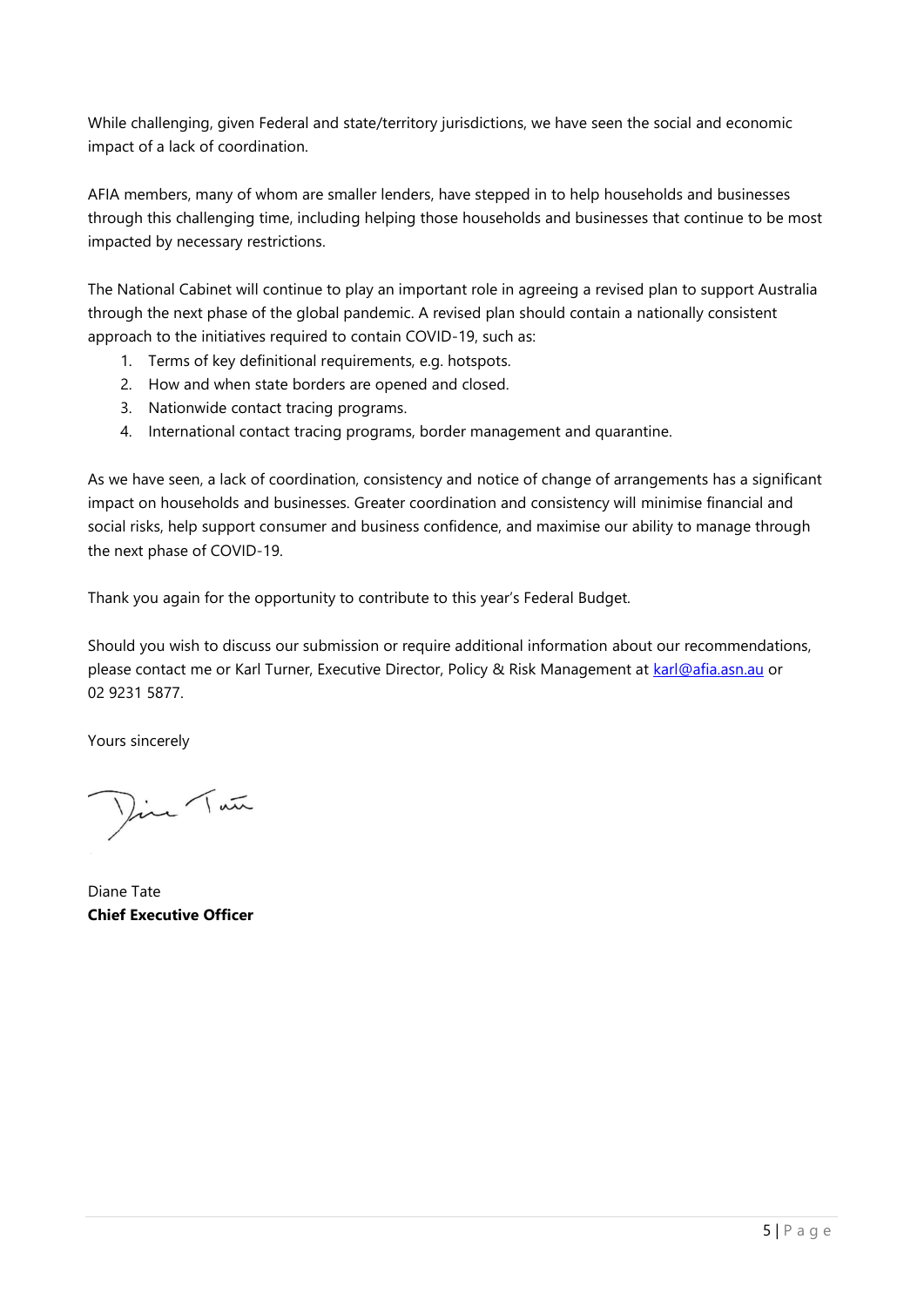#### **ATTACHMENT A: AFIA BACKGROUND**

AFIA is a leading advocate for the Australian financial services industry. We support our members to finance Australia's future. We believe that our industry can best support Australia's economy by maximising choice in and access to consumer and business finance, fostering competition and innovation in financial services, and facilitating greater financial, and therefore social, participation across our community.

AFIA represents over 100 providers of consumer, commercial and wholesale finance across Australia. These banks, finance companies, and fleet and car rental providers, and fintechs provide traditional and more specialised finance to help businesses mobilise working capital, cashflow and investment. They are also at the forefront of financial innovation in consumer finance.

AFIA's role, as an industry association, is to provide leadership and represent members' views. We do this through engagement with governments, financial regulators, and other key stakeholders on issues important to our members and their customers. This includes advocating for balanced legislation, policy and regulation. We facilitate self-regulation through industry codes of practice and gather industry data to help support more evidenced-based decision-making.

We also support our members through ongoing communication, events and learning opportunities that ensure they are aware of and understand current and emerging developments relevant to our industry.

For further information about AFIA, please see here.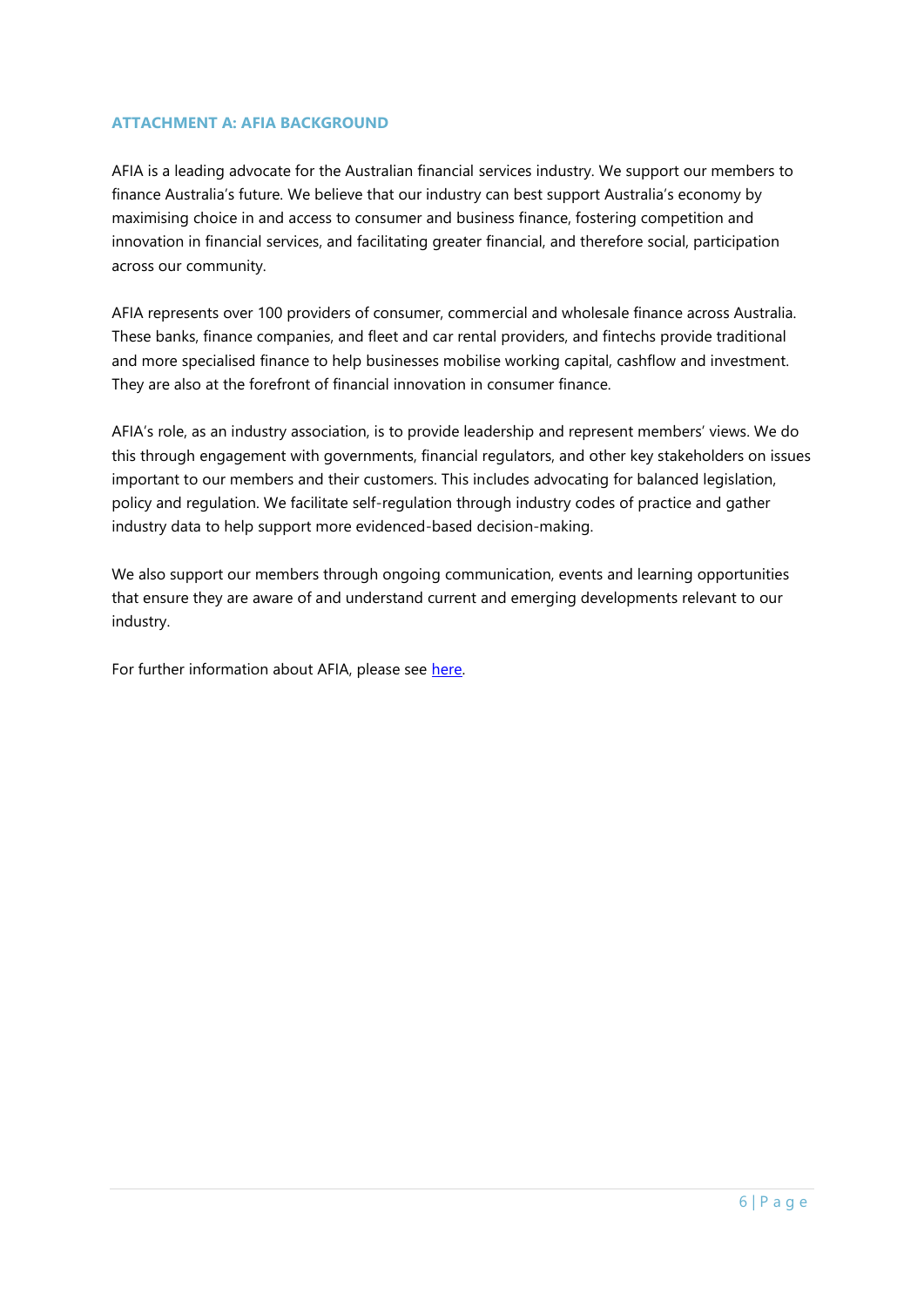# **ATTACHMENT B: PROMOTING ACCESS TO AND CHOICE IN CONSUMER AND BUSINESS FINANCE**

## **Implement proportionate and scalable regulation to simplify access to credit for consumers and businesses**

Proportionate regulation is important to ensure that households and businesses have continued access to and choice in simple and affordable finance. In a paper responding to the expected increase in regulation as a consequence of the Royal Commission into Misconduct in the Banking, Superannuation and Financial Services industry, Grant Thornton noted that increased regulation comes with increased costs. They suggest that these can be absorbed by larger financial institutions but place undue pressure on smaller lenders as they strive to compete in an environment where the cost of compliance is already burdensome and a barrier to entry or survival.<sup>10</sup> Therefore, we suggest it is important to ensure that Federal Government policy initiatives focus on proportionate and scalable regulation.

## *1. Legislating the proposed consumer credit reforms which will make lending more efficient*

Although the regulatory framework is not the only mechanism for addressing financial exclusion in Australia, it plays a vital role and reform of our corporations, financial services and consumer credit laws are needed.

On 25 September 2020, the Federal Government announced a suite of changes to Australia's consumer credit framework contained in the *National Consumer Credit Protection Act 2009.* The changes make the new standards system level obligations rather than focusing on individual loans originated by licensees. This reflects the government's decision to move away from a prescriptive framework for lenders and borrowers and support risk-based lending that is attuned to the needs and circumstances of the borrower and credit product. We support the Federal Government's efforts and have worked, and continue to work, closely with Treasury on this initiative, including to provide alternative mechanisms to deliver these reforms.

# *2. Reviewing the recently legislated insolvency law reforms in 9-12 months to ensure this regime is fit for purpose*

On 1 January 2021, the Federal Government introduced major reforms to Australia's corporate insolvency laws including introducing a small business restructuring process and a simplified liquidation pathway. We support these reforms but note that they need to strike a balance that affords small and medium sized businesses an opportunity to be restructured or liquidated in a cost effective, efficient and streamlined manner while ensuring that there is no negative impact to the flow of credit to small businesses. Therefore, we propose that the laws be reviewed within 9-12 months to ensure they are working as intended.

<sup>&</sup>lt;sup>10</sup> [A case for proportionate regulation: A positioning paper](https://www.grantthornton.com.au/globalassets/1.-member-firms/australian-website/industry/financial-services/pdfs/gtal_2018_grant-thornton-case-for-proportionate-regulation-positioning-paper_final.pdf) August 2018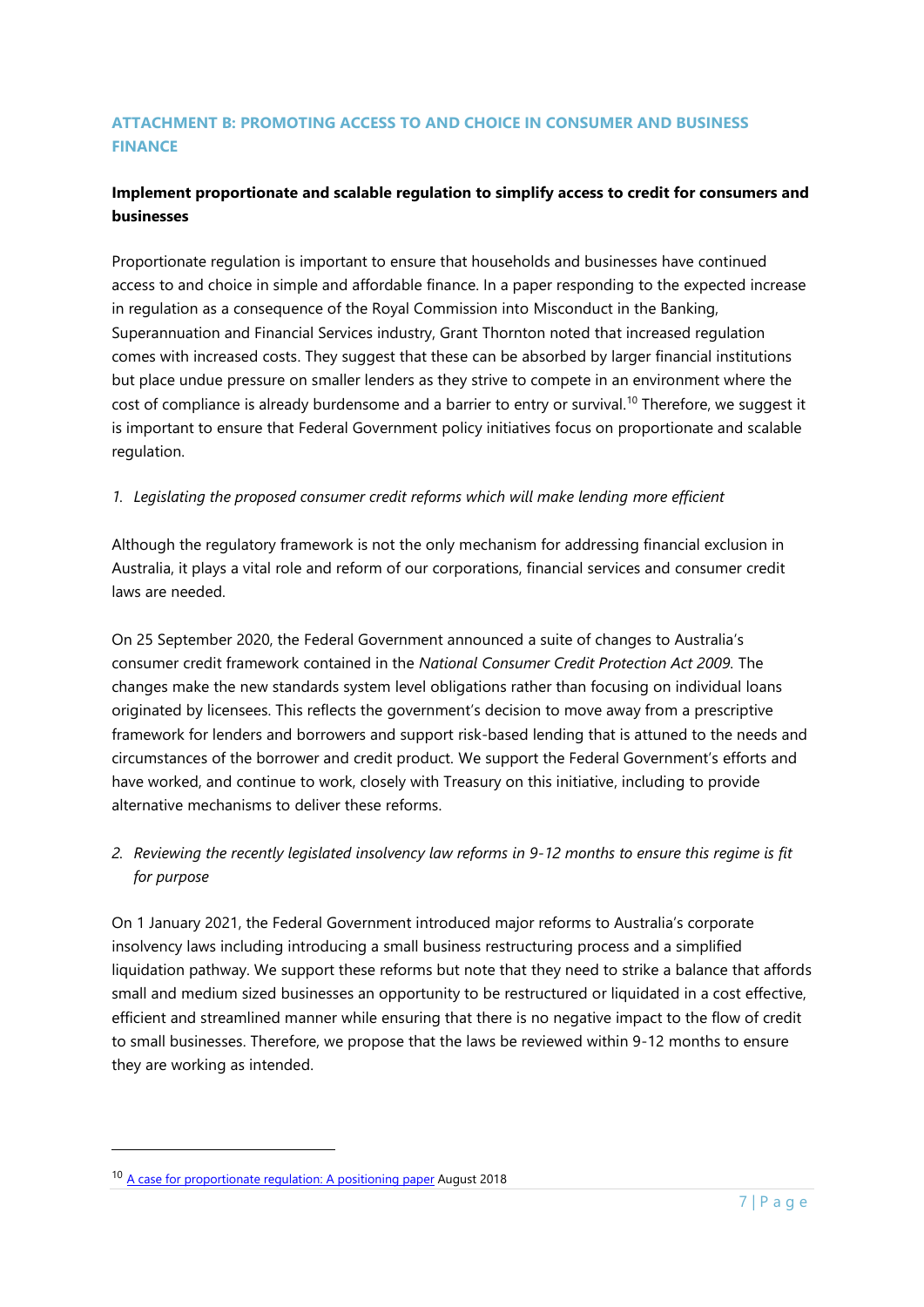*3. Reviewing the commencement dates and transition timelines for the Financial Sector Reform (Hayne Royal Commission Response) Bill 2020 and Treasury Laws Amendment (Design and Distribution Obligations and Product Intervention Powers) Act 2019 to ensure the implementation of the recommendations do not make it harder for businesses to accelerate economic recovery.*

These Bills were passed last year and many of the reforms will take effect in October 2021. To ensure that implementation does not impede economic recovery, we recommend that there is flexibility in commencement dates and transition periods.

*4. Making the temporary relief measures within financial services laws permanent, e.g. electronic signatures, remote witnessing, and digital disclosures.*

We congratulate the Federal Government for quickly enacting temporary relief provisions to the Corporations Act during the pandemic to allow essential transactions to occur electronically. These end on 21 March 2021. We recommend these arrangements become permanent because of the benefits they deliver to consumers, shareholders, and businesses through faster and simpler customer interactions and application turnaround times, improving accessibility options for people with disabilities, introducing additional security features and streamlining processes by using technology.

# **Develop alternative funding sources for lenders to more easily access competitively priced funding**

Australia has a smaller and less mature corporate debt market than overseas jurisdictions with similar economies, which makes it more susceptible to larger economic shocks and reduces potential economic growth.<sup>11</sup>

# *1. Developing deeper and more liquid debt capital markets*

All lenders have a role to play in our economic recovery. Smaller lenders provide specialised solutions for their customers, especially where others do not have the business infrastructure, technology, risk appetite or have chosen not to serve certain parts of the economy. Deeper debt capital markets (including corporate bonds and other instruments) would support expansion of fixed income for investors and assist diversification of funding, especially for smaller lenders. It may also be attractive to offshore investors who see the value and opportunity to diversify investment into the Australian market.

# *2. Creating a financial services and technology hub that is world leading and leverages Australia's position as a global pioneer in innovative finance.*

AFIA notes the reports prepared by Mark Johnson in 2009 and 2016 about making Australia a financial services centre and the initiatives, reforms, and investment incentives required to promote and export Australia's financial services.

<sup>&</sup>lt;sup>11</sup> PwC Collaboration Series – [The Debt Market Response](https://www.pwc.com.au/about-us/insights/non-executive-directors/debt-markets-response.html)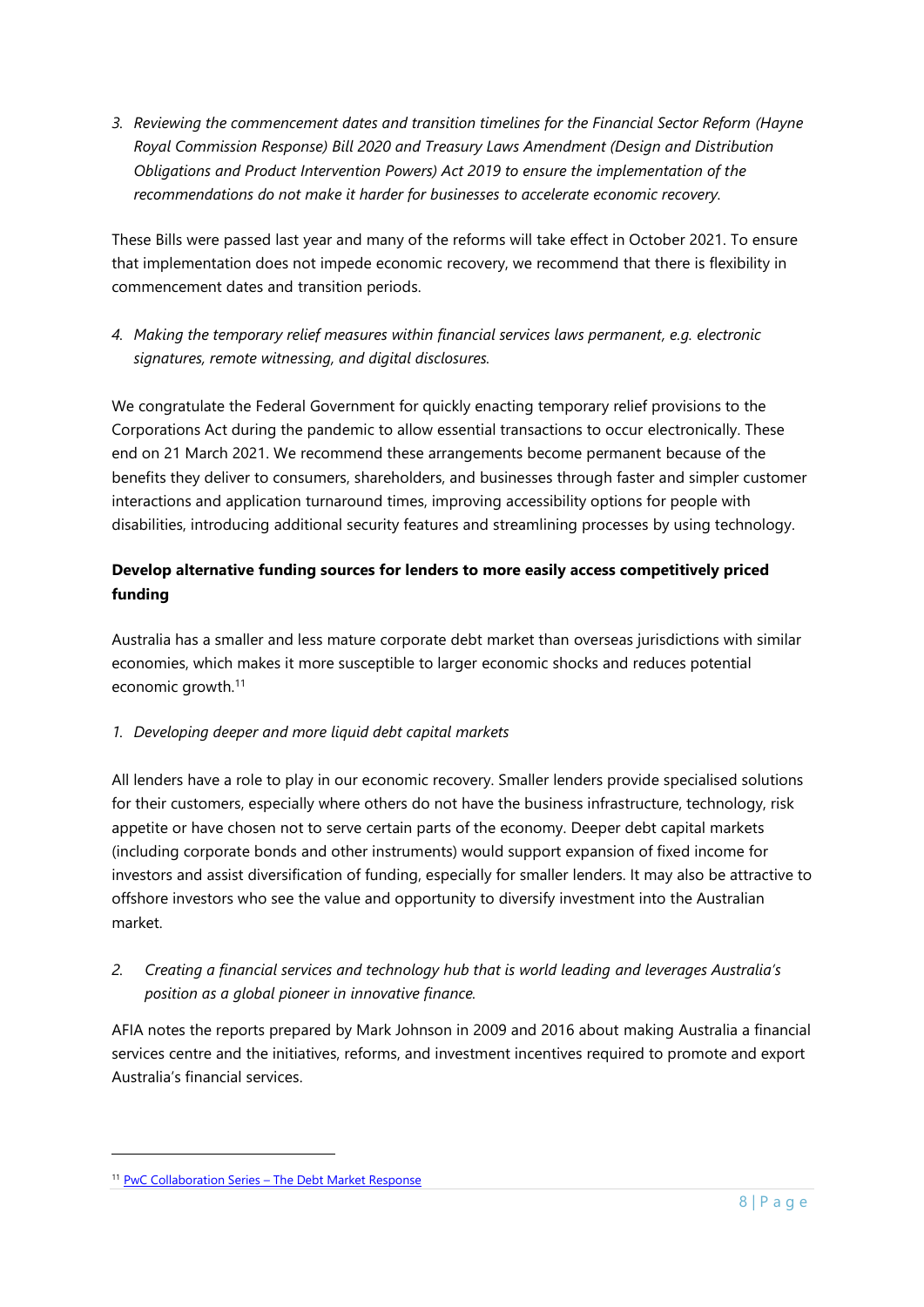Australia is highly regarded for the innovative nature of our financial service providers – how they continue to adapt and improve the customer experience, move deeper into digital offerings and tailored solutions, and continue to meet customer demands, which are increasingly being focused on speed of service coupled with customer relationships.

A number of AFIA members are examples of success, with global expansion, recent domestic listings, and are regularly awarded and regarded for driving better customer outcomes through technology.

To position Australia's economy for accelerated growth, we support the recommendations made by the Australia as a Financial and Technology Centre Advisory Group.<sup>12</sup> We believe the Federal Government should make a commitment to continue to develop Australia as a financial and technology hub. This will require the formulation of a coherent strategy with clear objectives, timelines, and a process that integrates policy measures covering tax, international trade, innovation and business.

## *3. Promoting equity markets as an alternative source of capital*

Confidence in critical infrastructure is imperative to the integrity of our markets and its attractiveness to both companies seeking listing, and to domestic and foreign capital. The outage last year of the Australian Securities Exchange (ASX) has raised questions about business continuity, cyber-security measures, and the integrity of our market infrastructures.

Competition is also fundamental to innovation, so there is an opportunity to evolve the Australian exchange industry and reduce barriers to accessing capital for smaller listed businesses, by leveraging alternative, lesser-known exchanges, such as the ChiX, the National Stock Exchange and Sydney Stock Exchange (where companies can float with 50 investors and cheaper listing fees), and other emerging platforms.

# **Provide further targeted tax incentives to support investment and business activity**

## *1. Broadening the Instant Asset Write-Off Scheme*

The extension of the Instant Asset Write-Off Scheme (Scheme) has been helpful to our members' customers seeking an outright and upfront purchase of assets that allows them to claim an immediate deduction.

There are many businesses that are not able to make upfront purchases because they do not have the capital or their business, tax or other arrangements means the Scheme is not beneficial or practical.

<sup>12</sup> [Finance hub push extended to technology](https://www.afr.com/companies/financial-services/finance-hub-push-extended-to-technology-20210201-p56yg3) - AFR 2 February 2021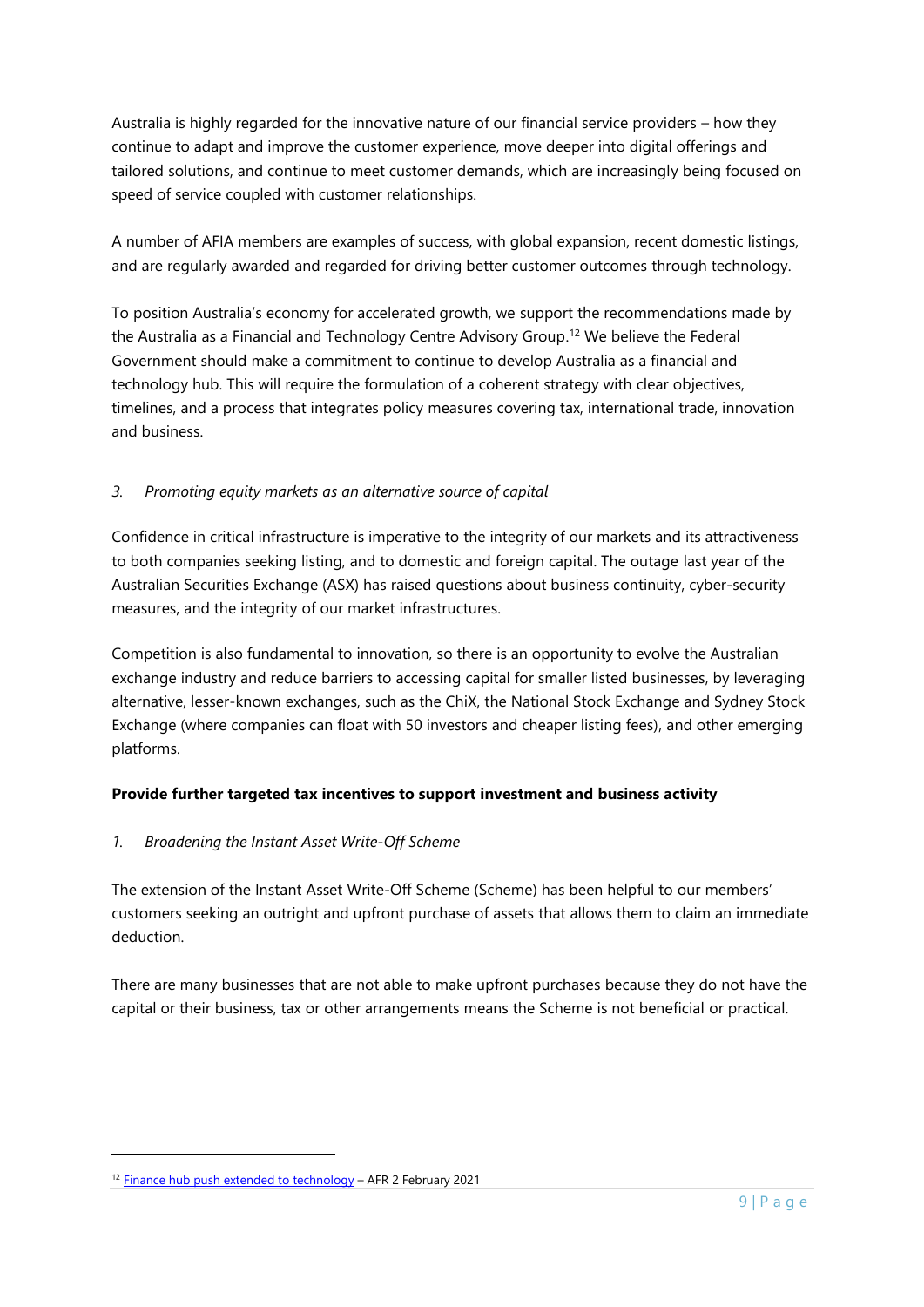Therefore, we recommend a mechanism to allow the asset purchaser (i.e. lessor) to novate the tax benefit to the SME customer in the following example scenarios:

- Rent-to-buy or have leasing arrangements (where the cost of the asset is bundled with the lease payments),
- Chattel mortgage that provides funds to purchase an asset and the finance provider accepts that asset as security for the credit, or
- For non-GST registered businesses by providing a complimentary GST refund element.

## *2. Introducing temporary measures to write-off tax debt for sectors most impacted by COVID-19*

In addition to sector specific support to replace the JobKeeper Program for the most impacted sectors, such as tourism and hospitality, these most impacted sectors should receive support to manage their liabilities, including tax.

The tourism and hospitality sectors are vital for urban and regional economic recovery during this next phase of COVID-19 and ongoing as travel and social distancing restrictions are eased, especially with the return of overseas travellers and students. These sectors have missed out on peak season revenues and been severely impacted by the imposition of necessary restrictions to contain COVID-19, particularly border closures imposed by Australian governments.

As the largest appointor of insolvency practitioners to small business, we recommend the Australian Taxation Office (ATO) be asked to consider writing off Business Activity Statement (BAS) liabilities for certain impacted industries. This would ensure their financial viability and reduce the likelihood of foreclosure due primarily to outstanding tax liabilities. This is particularly an issue for the tourism and hospitality sector that manage their tax liabilities through forward bookings. Many tourism and hospitality businesses are still holding tax liabilities as they rebuild their businesses, including resize and restructure to their new operating environment. We do not believe this creates a moral hazard issue and other tax or payment liabilities should not be included in this temporary and targeted initiative.

## *3. Simplifying and promoting the Early State Innovation Company (ESIC) tax incentive*

The ESIC tax incentive was introduced in July 2016. It provides a tax offset that operates as a credit against other tax payable by an investor in a company that meets the requirements of an ESIC, as well as certain capital gains tax exemptions.

The requirements for ESIC are complex. Qualifying companies must, in addition to other eligibility criteria, meet a 100-point innovation test, which can be challenging because:

- the eligibility criteria are strict and exclude many early-stage start-ups, particularly those that claim R&D tax incentives and are part of accelerator programs, and
- if the start-up seeks to satisfy the principles-based test instead of the 100-point test, the company must be able to meet various documentation hurdles, which many start-ups lack.

We recommend a review and simplification of the key criteria for access to the ESIC tax incentive and a campaign to raise awareness and promote the incentive to startups.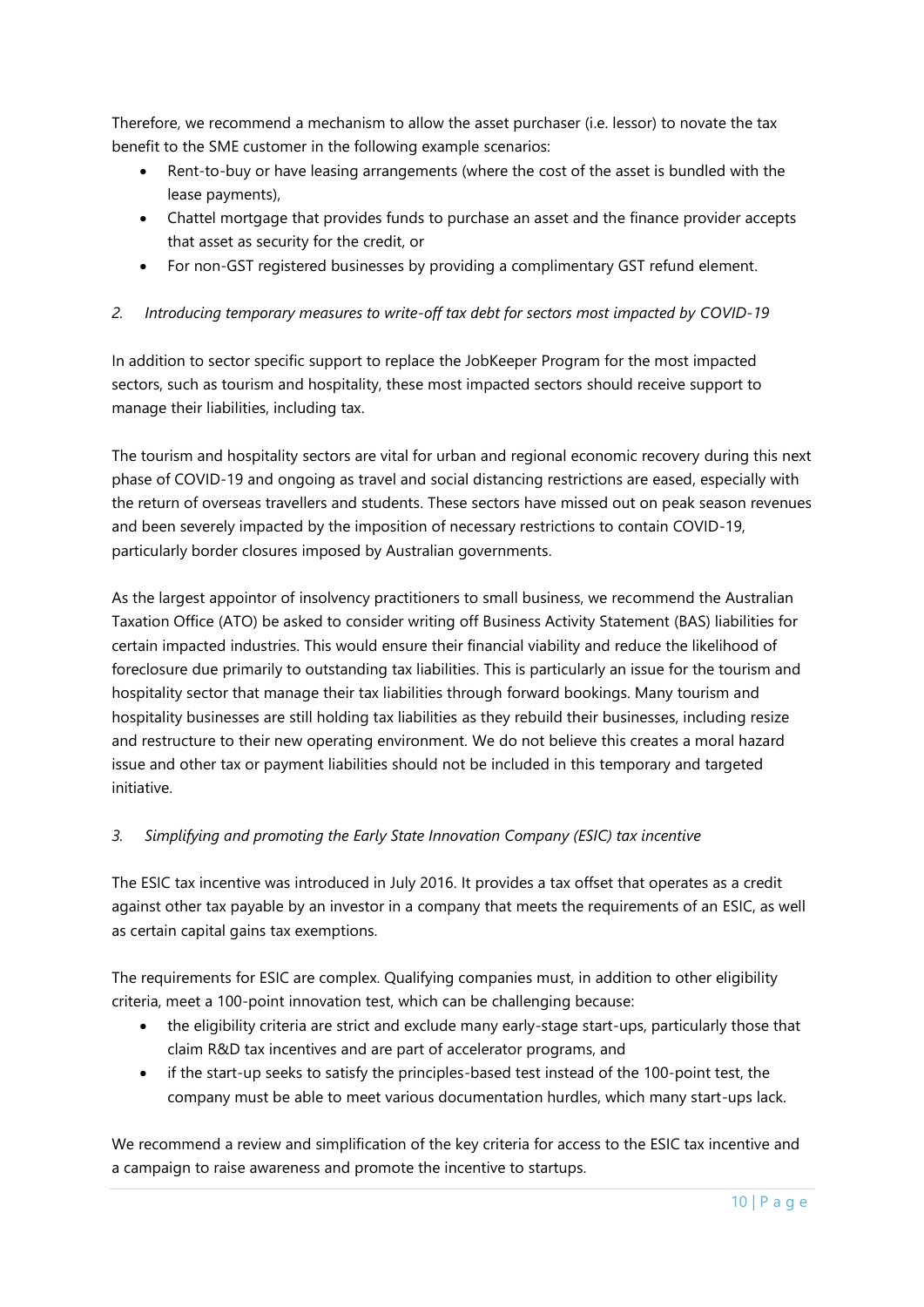## *4. Reviewing the performance of and simplifying access to the R&D tax incentive*

Our members appreciate the range of R&D incentives offered by the Federal Government to the Fintech sector, i.e. incubator programs, international partnership programs, R&D grants and tax incentives. We welcome the additional \$2 billion to the R&D tax incentive in the 2020 Federal Budget and note that consulting firm, EY Australia, believes it is a key reason for keeping Fintech businesses onshore<sup>13</sup>

However, our members advise that the R&D tax incentive is administratively cumbersome and typically requires the engagement of external (and often expensive) resources, such as lawyers and accountants.

Therefore, to improve the incentive, we recommend:

- Retain and increase the incentive in the upcoming 2021 Federal Budget to continue to support economic recovery and innovation in the financial services industry and broader economy.
- Provide clarity on the eligibility of software development.
- Simplify the application process and make it more accessible to companies.
- *5. Removing fringe benefit tax for all non-cash benefits provided by employers, e.g. childcare, carparking, and entertainment*

Changes to the fringe benefit tax (FBT) treatment of employee training as well as to specific start-up expenses and prepaid expenditure were introduced in the 2020 Federal Budget. FBT is paid on many items which employers use as a method to retain and recognise the efforts of their employees (e.g. meals and gym memberships). We believe extending FBT exemptions to those areas will encourage more employers to provide those services as benefits to employees, thereby stimulating demand for those services, many of which are provided by sectors severely impacted by COVID-19.

# **ATTACHMENT C – DRIVING COMPETITION AND INNOVATION IN THE FINANCE INDUSTRY THROUGH SUPPORTING ACCESS TO CAPITAL FOR SMALLER LENDERS**

## **Provide efficient and affordable access to capital to facilitate lending by:**

*1. Creating a permanent role for the Australian Office of Financial Management (AOFM) permanent*

The Australian Office of Financial Management (AOFM) manages the Australian Government's borrowing needs (sovereign debt management) and ensures that there is enough money in its bank account (the Official Public Account) to meet its payment obligations at all times (cash management). 14

<sup>13</sup> EY [Fintech Australia Census](https://assets.ey.com/content/dam/ey-sites/ey-com/en_au/pdfs/ey-fintech-census-report2020.pdf) 2020

<sup>&</sup>lt;sup>14</sup> [About | AOFM](https://www.aofm.gov.au/)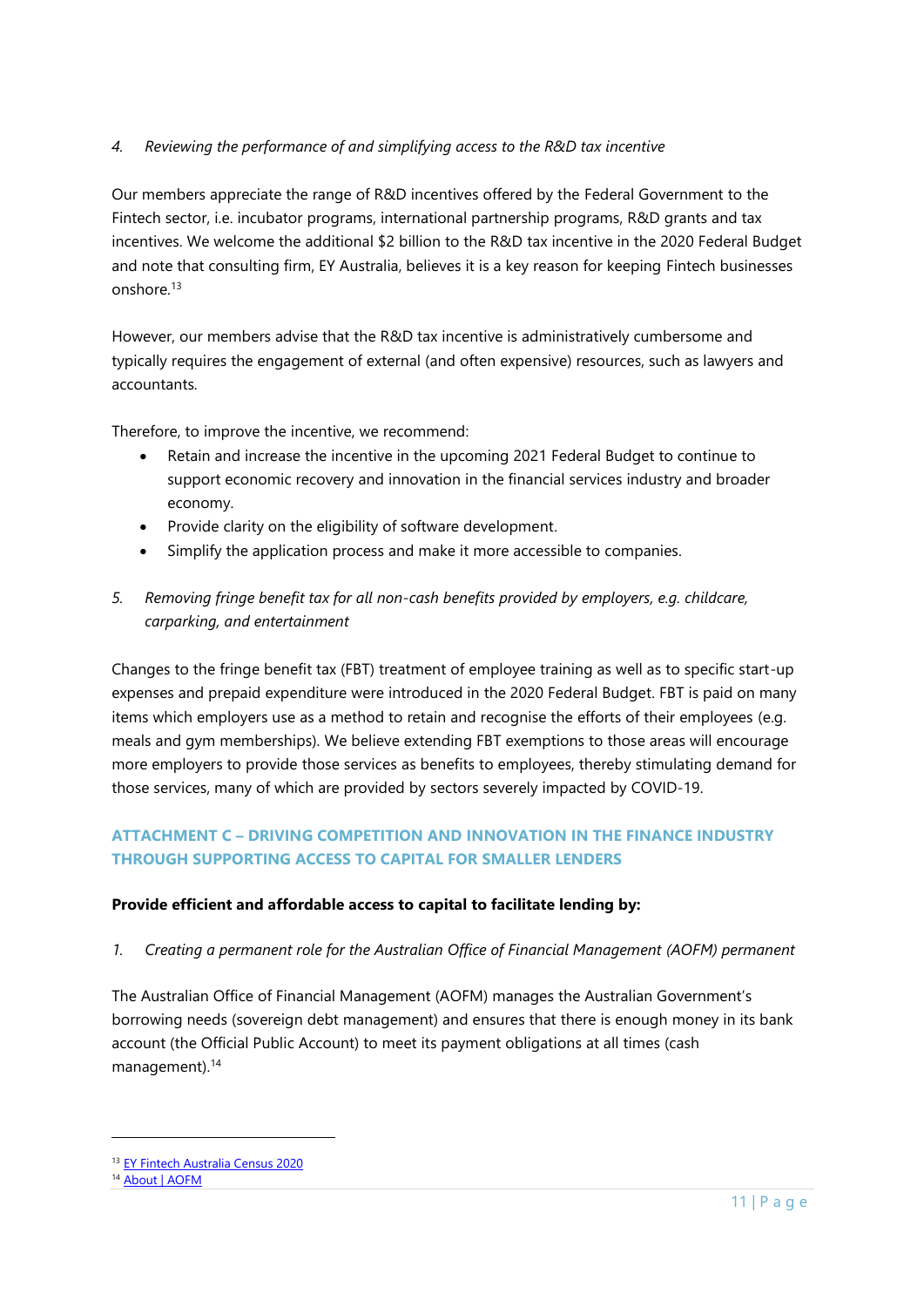The AOFM administers two funds, which are used for investing in securitisation products – the Australian Business Securitisation Fund (ABSF) and the Structured Finance Fund (SFSF). The ABSF was announced in November 2018 to support the provision of, and develop the market for, finance to lenders for small to medium enterprises (SMEs), particularly equity finance.

A key barrier to SME lenders accessing securitisation financing is a lack of a public track record on the performance of pools of SME loans over time. The ABSF assists SME lenders to establish a track record of performance, which makes these products more attractive to other investors.

The Structured Finance Support Fund (SFSF) was established in March 2020 as part of the Federal Government's economic response to COVID-19. The AOFM can invest up to \$15 billion in securitisation products which finance mortgages and other loans to businesses and consumers. The SFSF was specifically set up for the purpose of supporting the Australian securitisation market during the COVID-19 crisis and to ensure access to finance for smaller lenders.

Maintaining access to finance for small lenders during the impact of COVID-19 supported competition in the lending market and helped keep borrowing costs low for businesses and consumers. We recommend that the AOFM retains securitisation skills ongoing and between crises. This mechanism being available to leverage at the beginning of the COVID-19 crisis and to put in place immediately was critical to Australia's whole of financial system approach, with overseas jurisdictions rushing to set up a similar model.

## *2. Using the Australian Business Growth Fund not just as a source of equity capital for small business*

As we move into the next recovery phase, further sources of capital will become important, especially for small businesses to rebuild, expand and grow. We welcome the announcement in October 2020 of the creation of the Australian Business Growth Fund (BGF).<sup>15</sup>

The BGF will be a good alternative source of capital to provide liquidity to small business and support their access to debt markets. It is important from both a competition and innovation perspective that the BGF's risk appetite for investing in small business is clearly articulated so small businesses know how and where it differentiates from the existing marketplace and helps them build capacity towards the next phase of their business development, including potentially domestic listing.

While we anticipate that lenders will continue to play an important role in servicing the debt capital needs of small businesses, the BGF could play a key role in building business acumen from startup to listed company. The BGF could facilitate the intermediation not just between banks, superannuation funds and other investors, but also with business expertise, advice, and guidance. Such facilitation could be administered via a platform, connecting small businesses with others.

<sup>&</sup>lt;sup>15</sup> [Launch of the Australian Business Growth Fund](https://ministers.treasury.gov.au/ministers/josh-frydenberg-2018/media-releases/launch-australian-business-growth-fund) October 2020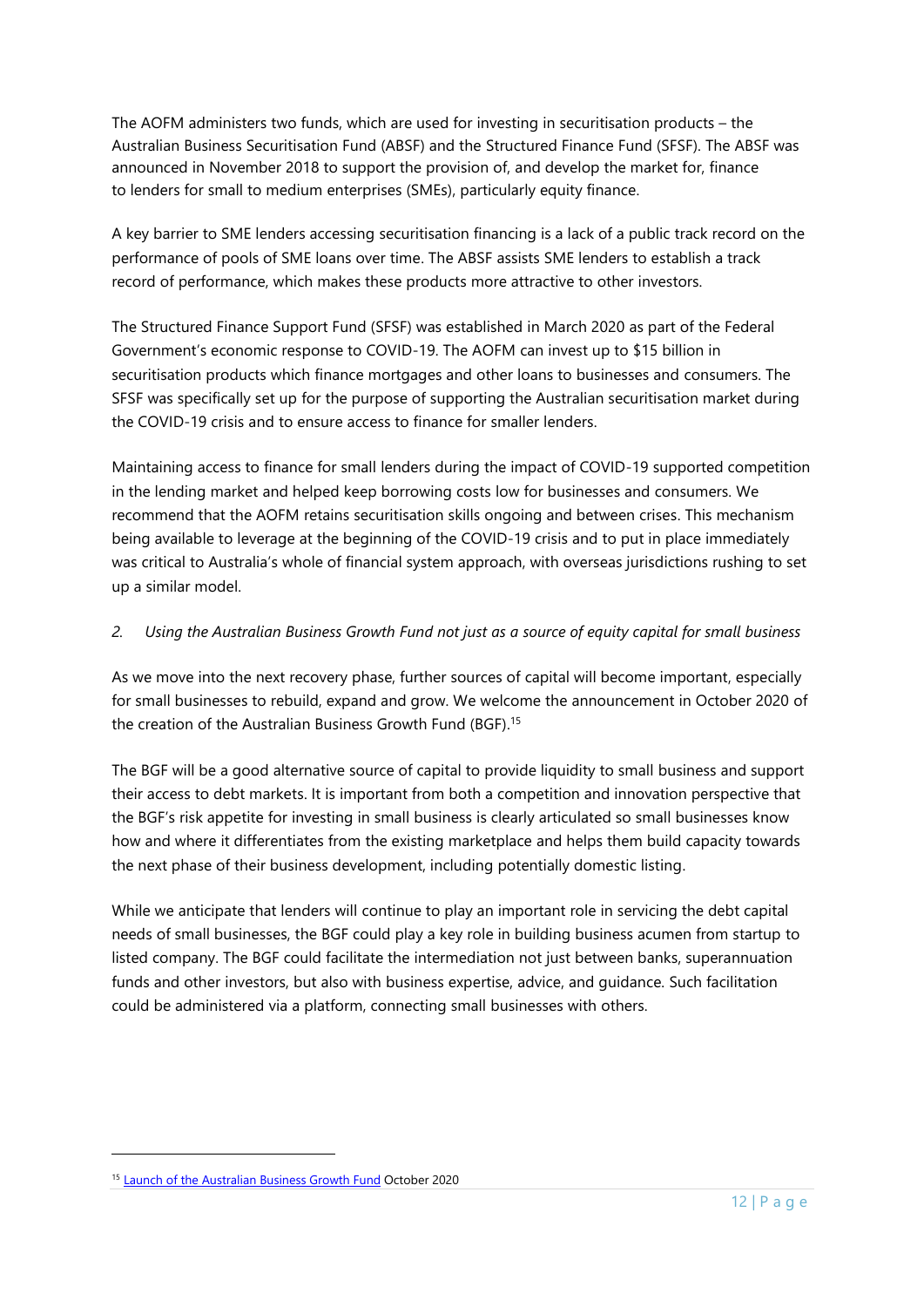# *3. Introducing a Phase 3 of the Coronavirus SME Guarantee Scheme which combines Phases 1 and 2 and removes various constraints, such as the imposition of a price cap*

AFIA welcomed Phase 1 and 2 of the Coronavirus SME Guarantee Scheme (SMEG), which provides unsecured and secured loans of up to \$1 million for a maximum term of five years. We note that there are still eligibility rule constraints, such as the imposition of a price cap in SMEG II, which has impacted take up and favoured larger financiers (i.e. the major banks) with adverse effects on competition for smaller lenders and specialised lenders. Therefore, we recommend that the Federal Government continue to evolve the SMEG to reflect customer demand, such as building on the success of the two schemes to date, removing various constraints, such as the imposition of a price cap, and combining the features of the Scheme for maximum access to and benefit for small businesses facing very different business operational risks and uncertainties.

For example, many tourism and hospitality businesses are unable to access longer term finance because of the uncertainty surrounding their business. Therefore, shorter terms are more appropriate to match their business liabilities – right-sized and best priced credit will serve their needs. Whereas small businesses in other sectors may be in the position to take out a longer term loan and invest in rebuilding and expanding their operations. The multi-speed economy means more flexibility with SMEG will better meet customer demands.

# **Ensure that regulation is fit for purpose and not a barrier to competition by continuing to support self-regulation through industry codes**

In his final report for the Royal Commission into Misconduct in the Banking, Superannuation and Financial Services Industry (Financial Services Royal Commission), Justice Hayne noted that industry codes offered a form of self-regulation by which industry participants set standards on how to comply with, and exceed, various aspects of the law. As we have previously noted in our response to Treasury's Consultation Paper – the Enforceability of Financial Services Industry Codes, AFIA and our members are strong advocates for the establishment of industry codes.

We believe industry codes are an effective form of regulation, particularly for emerging industries, and are an important part of the overall regulatory architecture, by raising standards of practices, which go above and beyond the law, where it makes sense, and establish boundaries for new participants. Industry codes can also provide a dynamic means of ensuring there are appropriate standards for offering new products and services and addressing emerging customer expectations. Industry codes can balance the needs of financial services providers to operate prudently and commercially while optimising consumer protection. A good example is AFIA's Buy Now Pay Later (BNPL) Code, which will come into effect on 1 March 2021.

We are pleased that AFIA's recommendations in relation enforceable code provisions were adopted in the passing of the *Financial Sector Reform (Hayne Royal Commission Reform) Bill 2020* in December 2020, including to allow industry to establish voluntary codes in the first instance.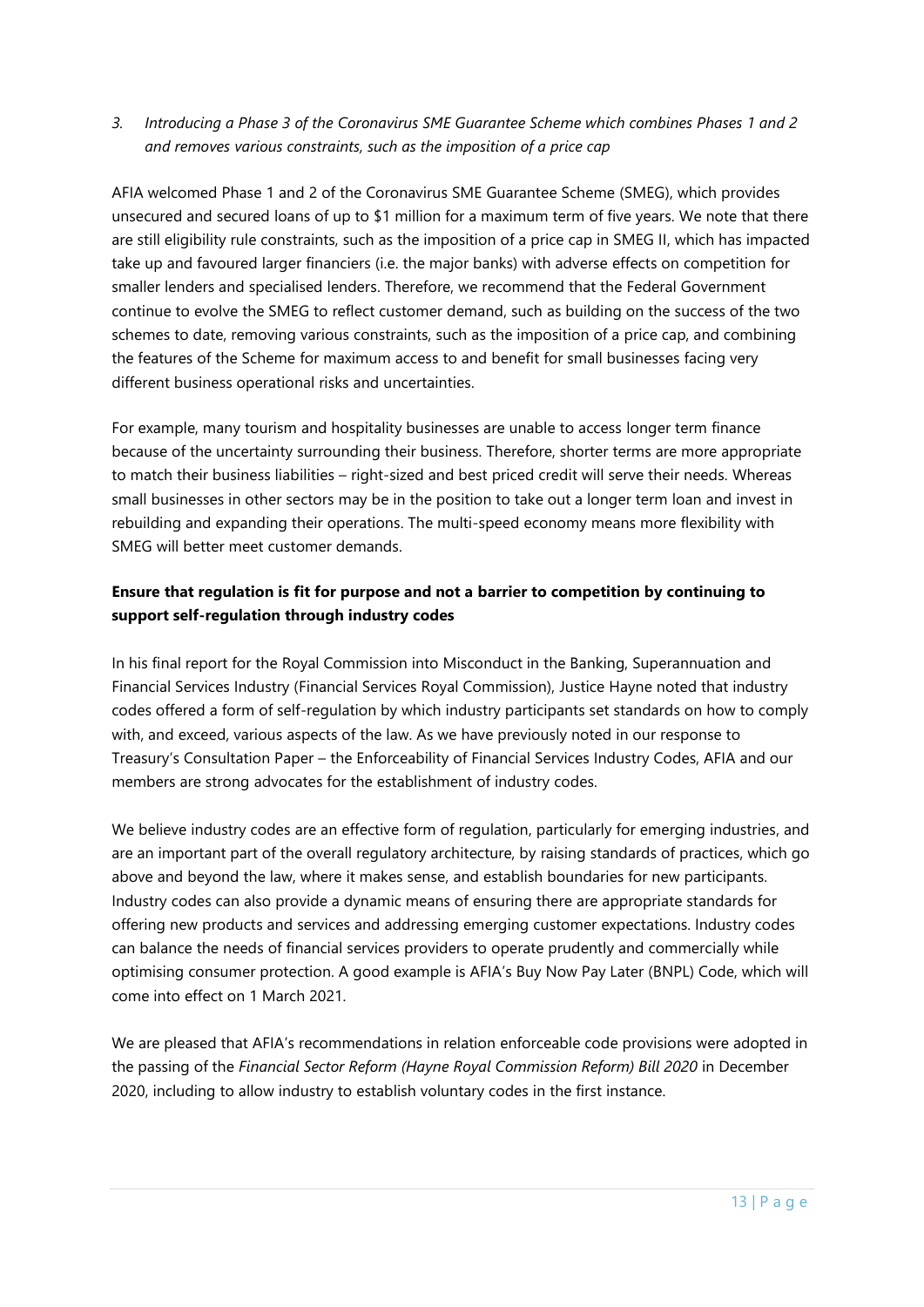# **ATTACHMENT D - SUPPORTING ECONOMIC AND SOCIAL PARTICIPATION ACROSS OUR COMMUNITIES**

The 2020 Federal Budget made investments in the areas of housing, education, skills and apprenticeships, programs to support women's leadership, and support for parents including childcare. These investments are crucial to ensure economic, social and financial participation for all Australians.

The World Economic Forum Global Risks Report 2020 notes that gaps in public health, digital inequality, educational disparities, and unemployment may fray social cohesion. Barriers to education and technology, long-proven channels to economic advancement, have grown higher,<sup>16</sup> which then require government focus.

*1. Modernise the Australian workforce through improved training including financial and digital literacy*

Workforce education and training will assist SMEs and other businesses to build their digital capability, improve management skills and understanding of overseas markets.

AFIA worked closely with the Australian Small Business and Family Enterprise Ombudsman and others on a Small Business Funding Guide.<sup>17</sup> We recommend providing support to extend the reach of this resource and to ensure it is kept up-to-date with relevant information related to the conditions of the COVID-19 crisis. This will allow SMEs to be better equipped with knowledge on growth opportunities, risk areas, financial viability, and ideas about how to innovate to expand. It would also assist SMEs to get information and advice on the use of the new insolvency laws and access the benefits of the new debtor-in-possession framework.

Accessing and managing money is one of the biggest challenges for Australians living in remote and regional areas and Australians living in poverty. Support and funding for financial literacy programs, financial counselling centres and digital literacy programs (including access to digital technology) will therefore be important in modernising Australia.

## *2. Support social inclusion through the expansion of social housing initiatives*

To support social inclusion and greater access to housing for all Australians, we recommend that the HomeBuilder Program is extended to build homes for those in our community who need them most. Extending the program would also continue to support employment in the construction sector.

<sup>&</sup>lt;sup>16</sup> [The Global Risks Report 2020](https://www.weforum.org/reports/the-global-risks-report-2020) (weforum.org)

<sup>17</sup> **[ASBFEO Business Funding Guide](https://www.asbfeo.gov.au/resources/business-funding-guide)**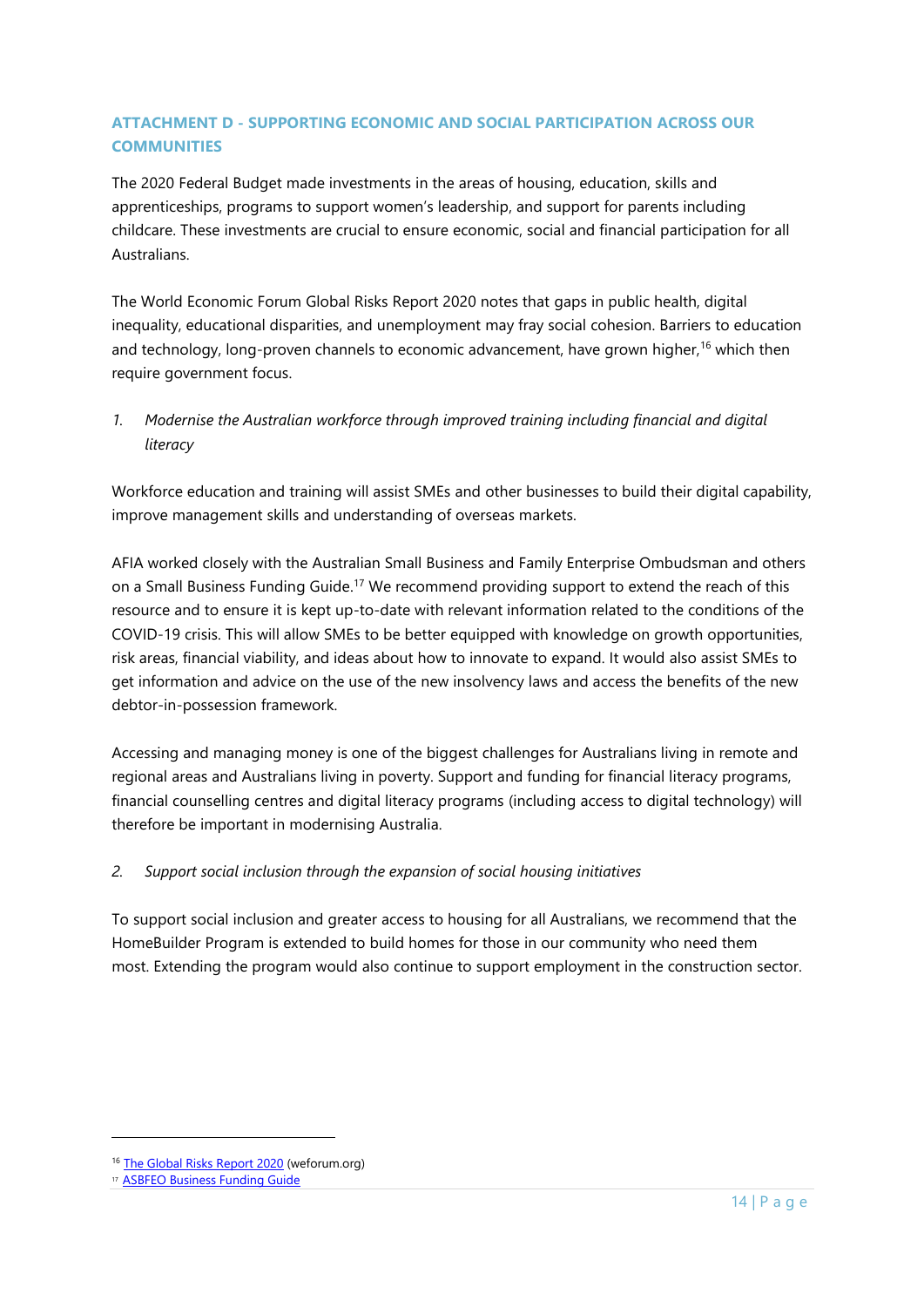*3. Position our economy for eventual re-globalisation and support population growth through skilled and unskilled visa programs and a return of international students as soon as feasible* 

Australia has relied on population growth – mostly through migration – [to assist economic growth for](https://www.theguardian.com/australia-news/2018/nov/20/scott-morrison-flags-cutting-migration-in-response-to-population-concerns)  [the past three decades.](https://www.theguardian.com/australia-news/2018/nov/20/scott-morrison-flags-cutting-migration-in-response-to-population-concerns) Australia's estimated resident population continued to rise in the June quarter of 2020, but the growth rate (0.1%) was the slowest since quarterly population estimates began in June 1981.<sup>18</sup> Australia's population is expected to be 550,000 lower in 2022 than pre-COVID forecasts.<sup>19</sup> The June 2020 quarter was the first full quarter subject to international travel restrictions which saw limiting international arrivals to Australian citizens and permanent residents (including New Zealanders usually resident in Australia). Migration is likely to partially return by mid-2022.<sup>20</sup>

We recommend the Federal Government facilitate its return with:

- A more flexible skilled working migrant visa regime to allow for the attraction and engagement of overseas skilled workers where there is an absence of such in Australia, and
- A measured plan for the return of international students to Australia.
- *4. Accelerate the adoption of emerging trends, including the digitisation of our economy, particularly in financial services and develop further Australia's telecommunications and digital infrastructure to support productivity*

A widening digital gap can undermine our economic recovery as well as financial, economic and social participation of Australians.<sup>21</sup> The new normal has seen digital transformation accelerate.<sup>22</sup> We believe governments have a critical role in enabling the future, not just through investment, but also through regulation, policy and legislation as well as through their own digital transformation projects.

Australia must have the skills and innovation ecosystem to support a globally competitive economy as this step change into digital transformation occurs. Inward investments into Australia needs to be fostered to secure both local capability and economic growth. The Australian Information Industry Association (AIIA) has noted that collective investments in digital infrastructure (ATO and Centrelink payment systems) enabled the Federal Government (through the JobKeeper scheme) to quickly get cashflow boosts to businesses to pay wages.

Continued digital government investment in IT capability should be seen as nation-building infrastructure to support growth and provide operational resilience against future environmental risks.

<sup>18</sup> [Population and](https://www.abs.gov.au/articles/population-and-covid-19#what-is-slowing-the-growth-) COVID-19 Australian Bureau of Statistics December 2020

<sup>&</sup>lt;sup>19</sup> Deloitte [Access Economics Business Outlook:](https://www2.deloitte.com/au/en/pages/media-releases/articles/business-outlook.html?id=au:2em:3or:4exc-web-2021::6dae:20210119:&utm_source=eloqua&utm_medium=email&utm_campaign=exc-web-2021&utm_content=body&elq_mid=4471&elq_cid=289855) We got this January 2021

<sup>&</sup>lt;sup>20</sup> Deloitte [Access Economics Business Outlook:](https://www2.deloitte.com/au/en/pages/media-releases/articles/business-outlook.html?id=au:2em:3or:4exc-web-2021::6dae:20210119:&utm_source=eloqua&utm_medium=email&utm_campaign=exc-web-2021&utm_content=body&elq_mid=4471&elq_cid=289855) We got this January 2021

<sup>&</sup>lt;sup>21</sup> [The Global Risks Report 2020](https://www.weforum.org/reports/the-global-risks-report-2020) (weforum.org)

<sup>22</sup> Building Australia'[s Digital Future in a Post-COVID World](ttps://aiia.com.au/__data/assets/pdf_file/0017/103562/Building-Australias-Digital-Future-in-a-Post-COVID-World-AIIA-Whitepaper-2020.pdf) AIIA 2020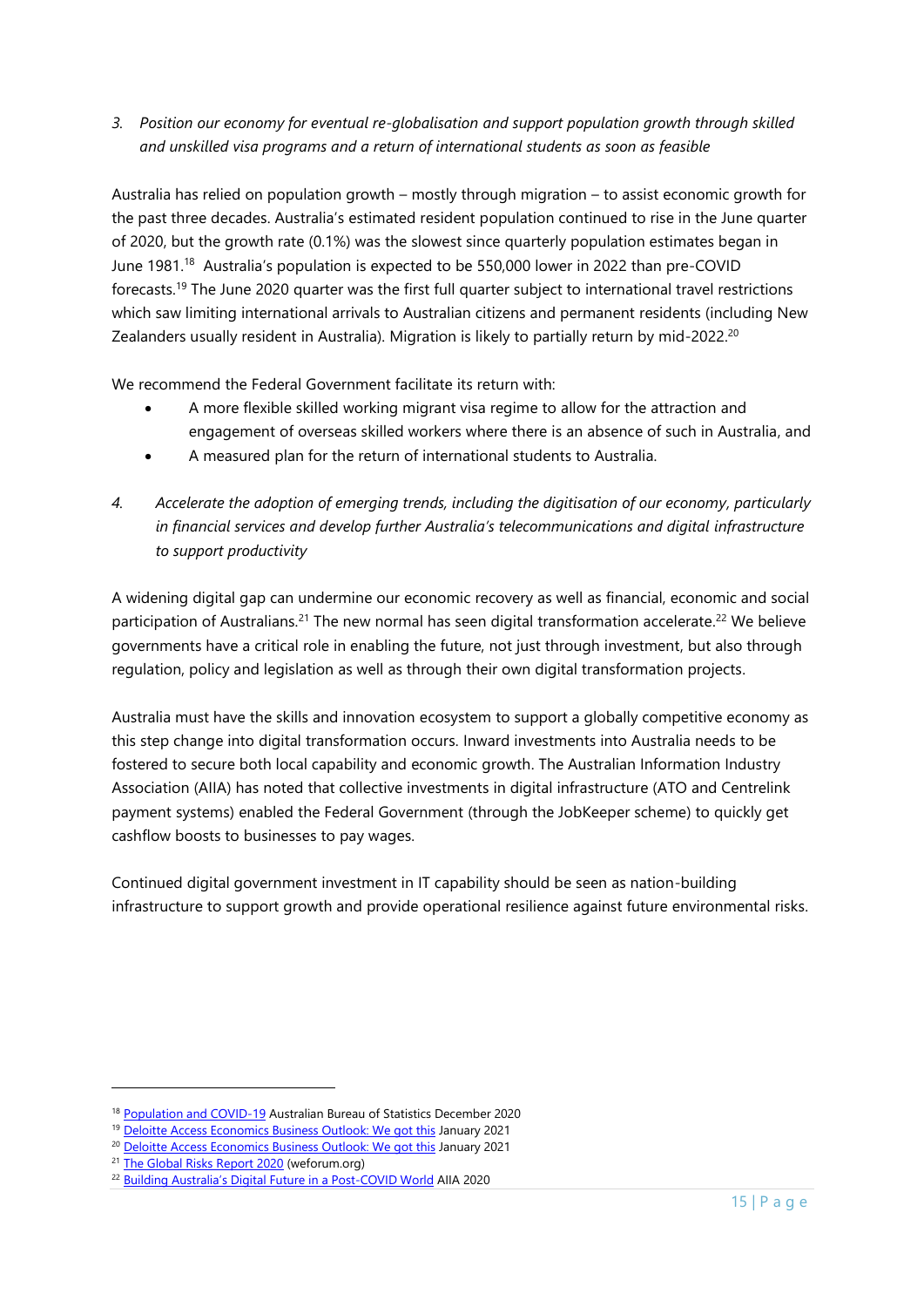Therefore, we recommend:

- Building a 'Digital Australia' that is secure and resilient by extending Australia's 2020 Cyber Security strategy to include business resiliency and cyber awareness and cybersecurity skills, in particular the area of operational technology security.
- Digitising and modernising government infrastructure by developing and integrating systems to streamline business applications. For example, continue to fund initiatives such as the upgrade of the ASIC Business Portal as well as further initiatives that will make it simpler, easier, quicker and more efficient for businesses to communicate with government.<sup>23</sup>
- Developing a consistent nationwide Digital ID Framework. AFIA has been working closely with the NSW Government through a series of workshops on its Digital Driver's License. This is a good first step to developing a Digital ID framework. Our members are supportive of a comprehensive ID framework because it will reduce cost, simplify compliance with regulatory requirements (such as Anti Money Laundering laws), drive payment innovation and further support the rapid pace of digitisation.
- *5. Provide targeted support to industries that continue to be affected by efforts to contain the spread of COVID-19*

The tourism and hospitality (cafes, restaurants, catering, events) sectors continue to suffer sustained losses due to the halting of interstate and international travel and the imposition of restrictions by governments as efforts to contain COVID-19 outbreaks continue. This disruption is likely to continue until at least the end of 2021 and the completion of Australia's vaccination program and potentially beyond and until more certainty with the re-opening of other countries.

We support the Australian Chamber of Commerce and Industry (ACCI)<sup>24</sup> and Restaurant and Catering Australia's recommendations for further tailored support to be provided post-March 2021 in a targeted way to these most impacted industries.

## **RECOMMENDATION 4: INCREASE RESILIENCE IN OUR COMMUNITIES**

As COVID-19 infection rates decline and the vaccination program commences, it will be imperative that we capitalise on the momentum in the re-generation of business activity and in doing so, increase Australia's operational resilience against future environmental risks. We note the Prime Minister's comments on 1 February 2021 in his National Press Club speech, for Australia to participate in a low to zero emissions economy by 2050, progress will depend on advances made in science and technology.

<sup>&</sup>lt;sup>23</sup> Building Australia'[s Digital Future in a Post-COVID World](ttps://aiia.com.au/__data/assets/pdf_file/0017/103562/Building-Australias-Digital-Future-in-a-Post-COVID-World-AIIA-Whitepaper-2020.pdf) AIIA 2020

<sup>&</sup>lt;sup>24</sup> [Australian Chamber of Commerce and Industry Letter](https://australianchambercovid.com/wp-content/uploads/2021/01/20210125-ACCI-Letter-to-Treasurer-support-for-business-impacted-by-Govt-restrictions.pdf) 25 January 2021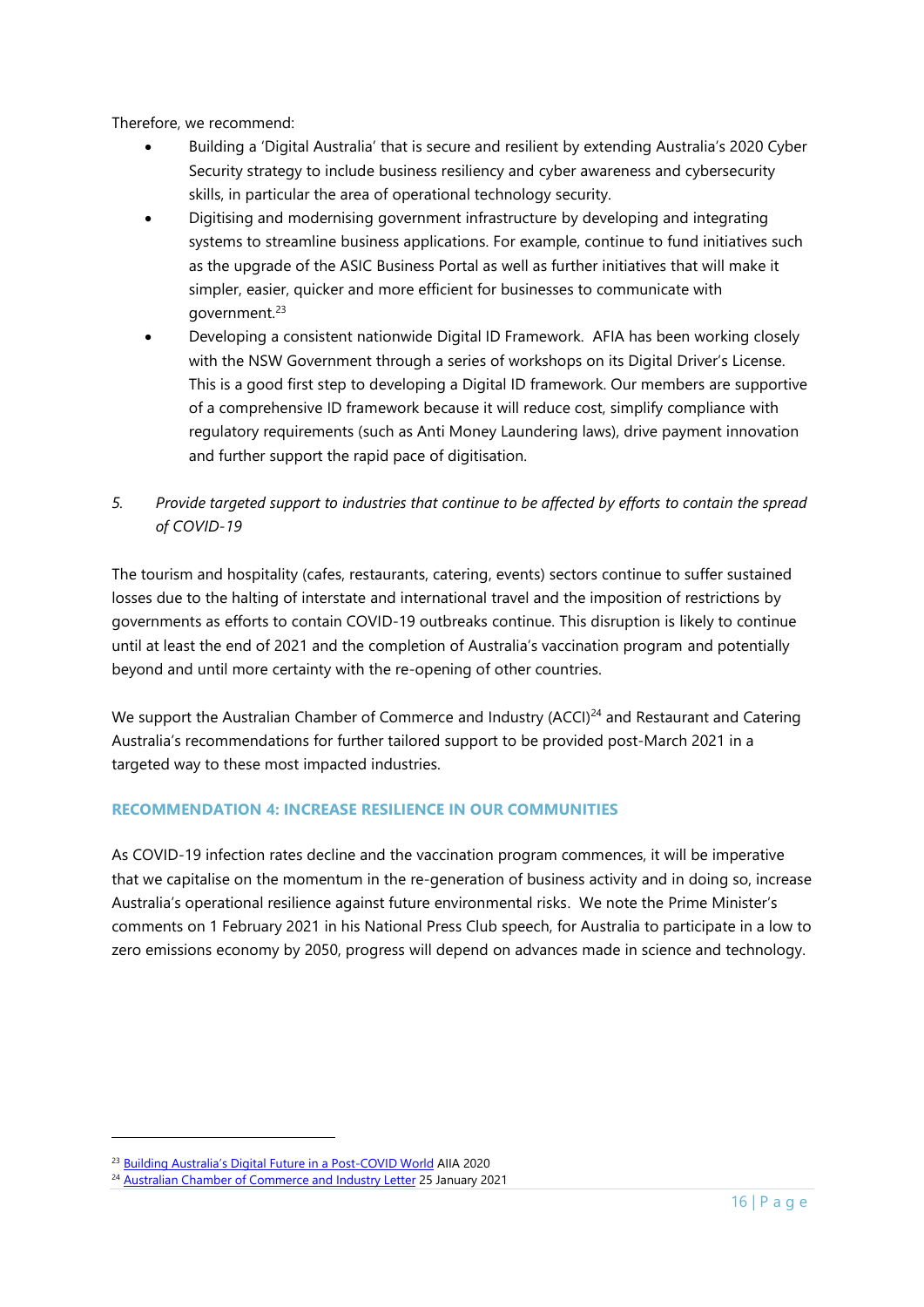*1. Enhancing the scope and mandate of the Trusted Information Sharing Network (TISN)<sup>25</sup> and updating the Australian Government Critical Infrastructure Resilience Strategy* 

Increasing Australia's operational resilience against future environmental risks, including protection of the nation's critical infrastructure requires coordination and communication between the public and private sectors. The World Economic Forum 2021 Global Risk Report<sup>26</sup> notes that the countries that had better success in managing the impacts of the coronavirus were those countries that had good risk communications. The Report recommended that countries explore new norms of public-private partnerships on risk preparedness.

The TISN is Australia's primary engagement mechanism for business-government information sharing and resilience building initiatives on critical infrastructure. We recommend lifting and expanding the role of the TISM to include exploring new forms of public-private partnership on risk preparedness through a national coordinated action plan. 27

*2. Continuing to build on the 2020 Federal Budget initiatives to support growth in specific sectors in our economy - including mining and resources, agriculture, manufacturing, hospitality and tourism*

The 2020 Federal Budget adopted many of AFIA's recommendations including specific sector funding in mining and resources, infrastructure, Fintech, agriculture and manufacturing planning, property and infrastructure, and water and energy policy. We continue to advocate for further investment in these sectors including a deeper focus on:

- Agriculture and manufacturing i.e. robotics in the medical industry, 3D printing in manufacturing household goods, and AI to provide real-time customer service within various sectors, including financial services.
- Water and energy policy sustainable water and energy supplies are essential to support more efficient economic activity as well as new ways of living for citizens with energy policy being crucial to lower energy costs to support the re-emergence of the Australian manufacturing sector. Securing supply of affordable energy for the domestic market will be integral in the revitalisation of many domestic industries.
- Leveraging technology to support the recovery and produce lasting change Investment in technology and technology policy to support workers, consumers and supply chains will need to continue to accelerate the recovery. Focus and investments should be on enhancing digital innovations and presence, modernising customer support operations, scaling automation pilots, and creating resilient IT architecture. As part of this, it will be important for the Federal Government to provide support and create an environment where both the public and private sectors are making those integral investments.

<sup>&</sup>lt;sup>25</sup> [The Trusted Information](https://cicentre.gov.au/tisn) Sharing Network

<sup>26</sup> [The Global Risks Report 2020](https://www.weforum.org/reports/the-global-risks-report-2020) (weforum.org)

<sup>&</sup>lt;sup>27</sup> [The Global Risks Report 2020](https://www.weforum.org/reports/the-global-risks-report-2020) (weforum.org)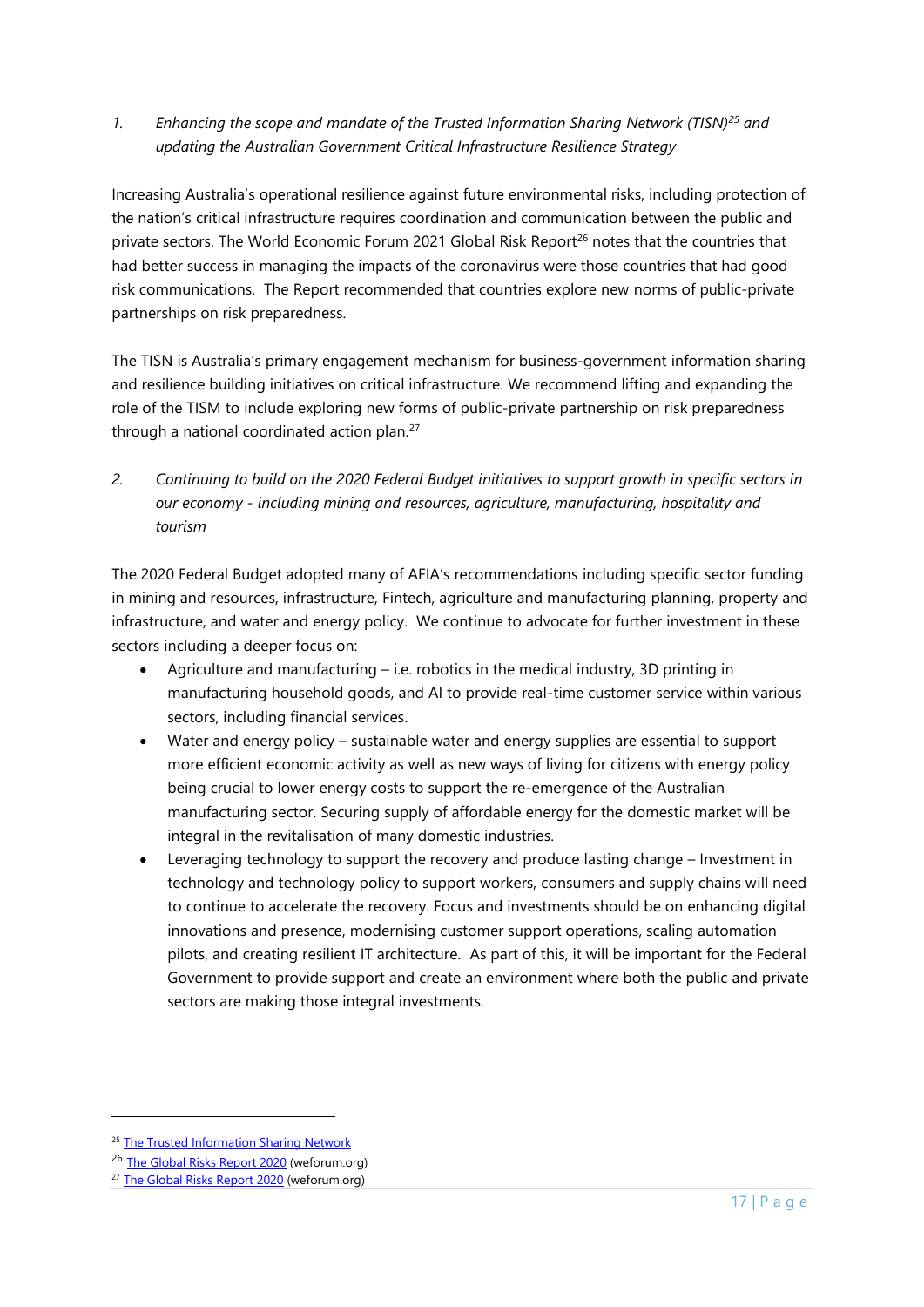*3. Supporting and developing sectors that are integral to a modern and energy efficient economy such as mobility, including funding support the transition to electric and hybrid vehicles and related manufacturing sectors*

Mobility is becoming increasingly important to the efficiency of our economy, particularly in the development and support of supply chains and the transition and development of living spaces for citizens. The interconnectivity between urban and regional areas and their importance to progressing sustainable solutions to mitigate environmental risks is another driver for investment in this area. Experts say that, as we design our economic recovery plans, we have a once-in-a-lifetime opportunity to simultaneously boost economic growth, create sustainable jobs, and steer global emissions into structural decline. <sup>28</sup>

There have been a number of research studies that indicate Australia is lagging globally in this area. Furthermore, a focus on mobility can make large impacts on jobs and growth and mitigate future environmental risks. The New Zealand Government recently passed the Clean Car Standard legislation<sup>29</sup> which includes only purchasing zero emission public transport vehicles and providing New Zealanders with incentives to make the switch to 'clean cars'. The New Zealand Government is confident the legislation will create jobs and open up new industries for its economy.

AFIA's members, particularly motor finance, salary packaging, car rental and fleet members, will be pivotal in supporting Australia's mobility future. Other AFIA members are also focusing their businesses on finance for, and investment in, 'clean energy', including renewable and alternative energy, such as solar and wind, and 'clean cars'.

There are a number of key things that the Federal Government can do to support Australia's transition to a future modern economy, reduce our emissions, support future mobility, and benefit our manufacturing, motor and energy sectors:

- Removing Fringe Benefit Tax (FBT) for hybrid and electric cars FBT is paid on many items' businesses use to retain and recognise efforts of employees. Removing FBT for electric cars will incentivise employers to purchase electric cars, furthering the Federal Government's investment in protecting our environment and upgrading our mobility and transport sectors.
- Removing the luxury car tax for hybrid and electric cars There is no longer an economic rationale for the luxury car tax (LCT). This tax is simply an additional cost for consumers that impacts their decision on the type of vehicle to purchase. Despite the increase in the threshold for the LCT being lifted by relatively more for 'fuel efficient' cars, it is still leading to perverse outcomes as most electric and hybrid vehicles are more expensive than their petrol and diesel competitors and exceed the LCT threshold. Many vehicles used for business purposes, such as four-wheel drives and utes used by farmers and tradies, are also subject to the tax. The contribution of the LCT to the overall tax take is negligible (\$688 million in 2018- 19 or 0.15% of total tax revenue) yet its impact on car purchases and customer behaviour is substantial. At a time when the motor sector is being severely affected by the global pandemic, removal of the LCT would provide an important boost for the sector and our

<sup>&</sup>lt;sup>28</sup> [A new choice Australia](https://www2.deloitte.com/content/dam/Deloitte/au/Documents/Economics/deloitte-au-dae-new-choice-climate-growth-051120.pdf?nc=1)'s climate for growth Deloitte Access Economics November 2020 <sup>29</sup>[NZ Government Moves on Climate Promises](https://www.fsf.org.nz/includes/download.ashx?EMAIL=4F772B59716453646E50325A556F50567336417639513D3D&ID=158964) 28 January 2021